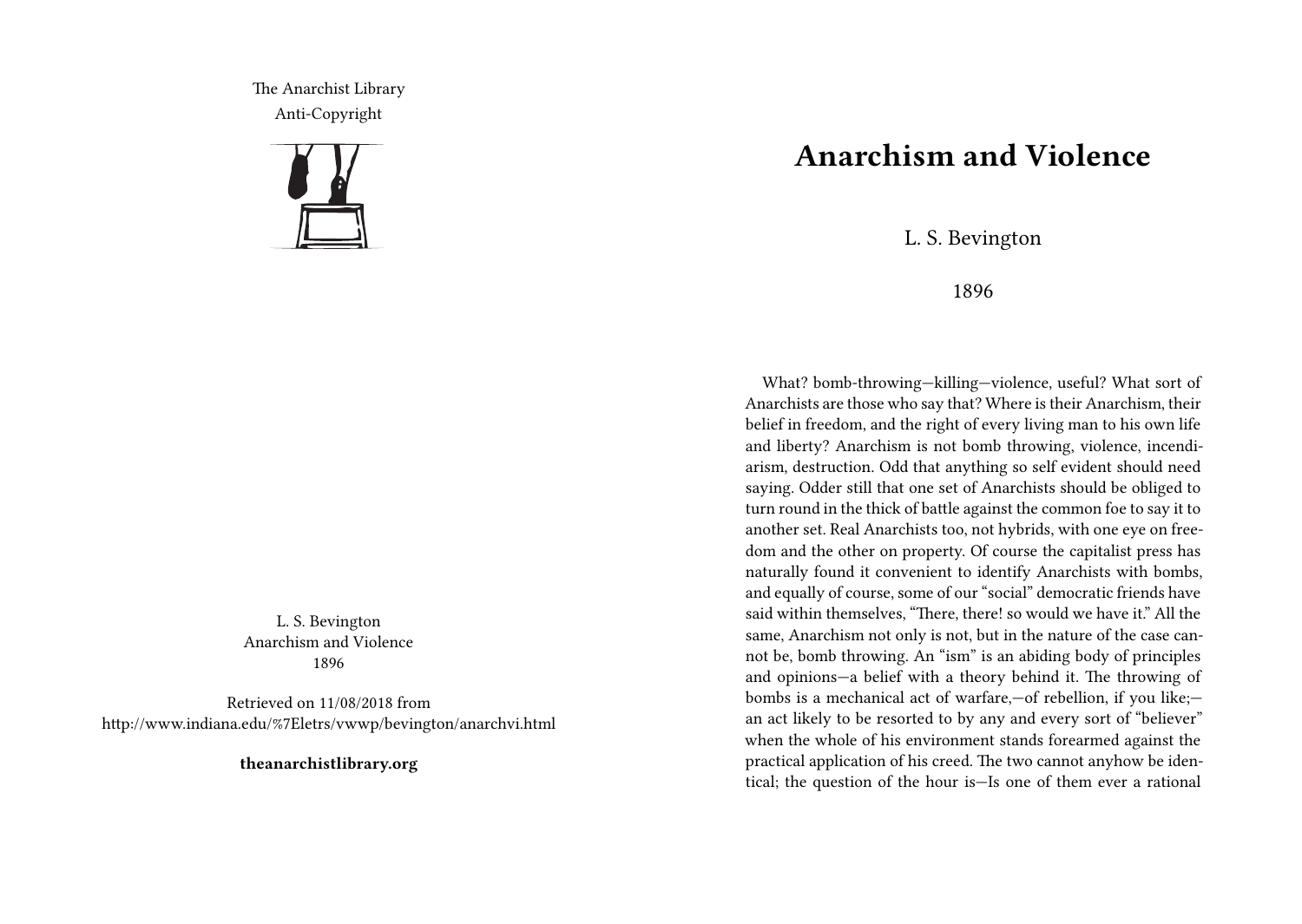outcome of the other? Can anyone professing this particular "ism" resort to this kind of act, without forfeiting his consistency? Can a real Anarchist—a man whose creed is Anarchism—be at the same time a person who deliberately injures, or tries to injure, persons or property. I, for one, have no hesitation in saying that, if destitute because of monopoly, he can.

I go even further. It seems to me that under certain conditions, (within and without the individual) it is part and parcel, not of his Anarchism but of his personal whole heartedness as an Anarchist, that he feels it impossible in his own case not to abandon the patiently educational for the actively militant attitude, and to hit out, as intelligently and intelligibly as he can, at that which powerfully flouts his creed and humanity's hope, making it (for all its truth, and for all his integrity) a dead letter within his own living, suffering, pitying, aspiring soul. I may be wrong, but it seems to me that there are now and again conditions under which inaction on the part of the Anarchists amounts to virtual partisanship with the "reaction", and this, even though the only kind of effectual activity left open to them be of the directly militant kind.

The extraordinarily rapid spread of our Ideal during the past few years seems to me to have been indirectly indircetly but clearly traceable to the quickening effect of the militant but generally intelligible acts of a few maddened individuals upon the thousands of minds in all countries which were already unconsciously hungry for the Idea, and which found themselves thus compelled to closer reflection and aroused to definite self‐recognition as Anarchists.

For what is Anarchism? Belief in Anarchy as the ultimate solution of all social and economic difficulties. A belief, that is, that Anarchy (or freedom from laws made and fixed by man for man,) is the ideal state in which alone complete harmony and a self adjusting equilibrium between our individual interests and our social instincts can be secured and maintained. A belief that nearly all human depravity on one hand, and nearly all human wretchedness on the other, have been brought about through men's bondage to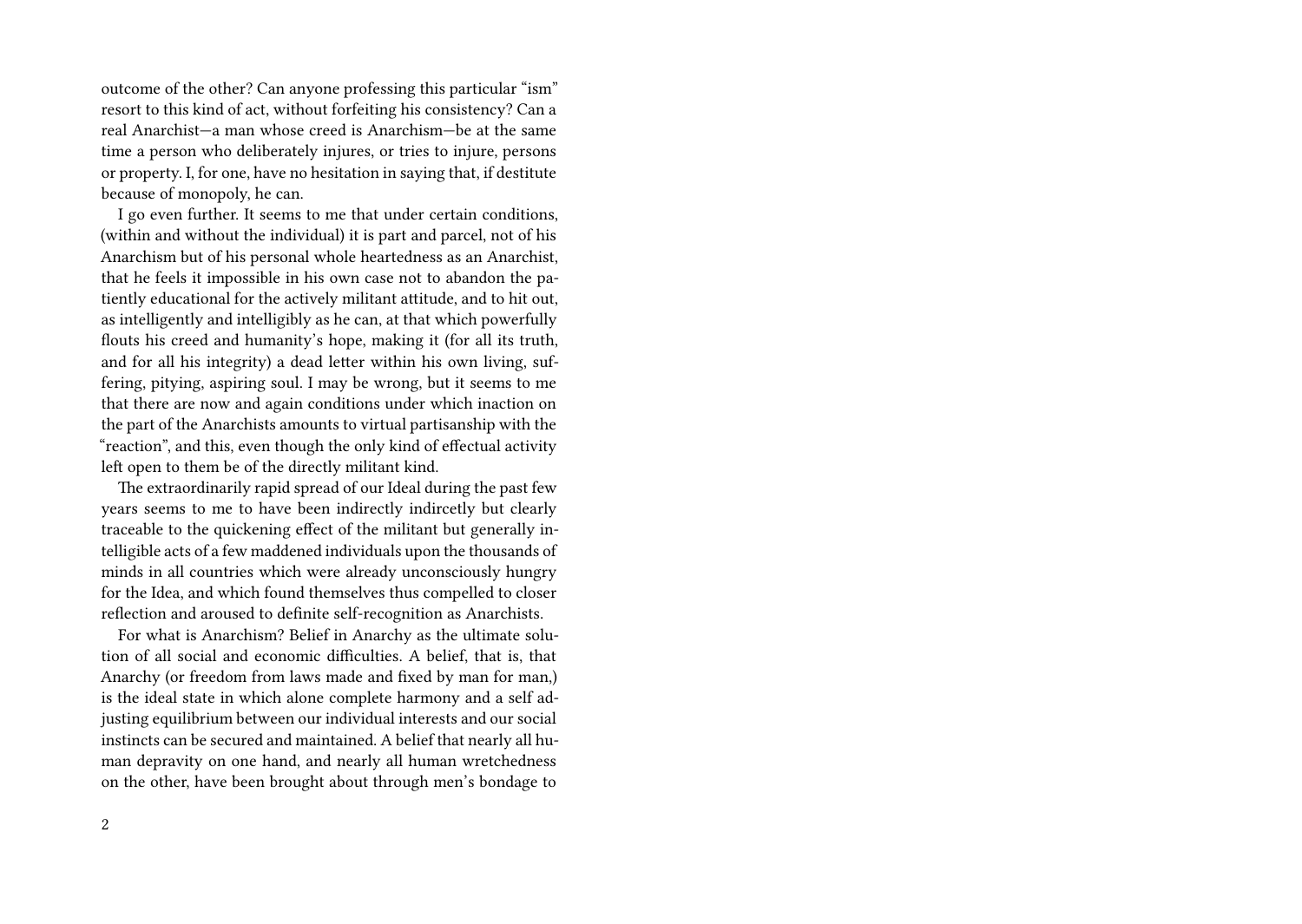the coercive regulations imposed by fallible, purblind humans on one another, in the interests, not of general progress and universal friendship, but of this or that imposing class. Anarchy, which claims the full release of the majority from the dictation of the minority, and likewise the full release of the minority from the dictation of the majority, means, further, the removal of all the enervating restrictions and excuses which have hitherto hindered the individual from developing his self‐controlling tendencies in spontaneous obedience to the inevitably social and peaceful instincts of his own humanity, as a creature who from time immemorial has been incessantly dependent on his fellows for all the necessaries and amenities of life. Anarchy means a life for man analogous, on a higher plane, to the life of bees, beavers, ants, and other gregarious creatures, who have not only all natural resources, but also one another's products freely and peacefully open to them, and who do but cooperate the more perfectly and happily in securing the common interests of all for the fact that they are free, as individuals to follow their inherent instincts and inclinations untrammelled by considerations so foreign to their well being as property laws within their own communities.

Despite its supreme advantages, our faculty of language has immensely complicated and confused our development as social beings, since it has decoyed us by means of dangerous and misleading abstractions from the surely and safely educational paths of actual experience, causing a long and painful digression from the natural high road of our progress as a species.

Language!—hence, on one hand, the abstractions, "property", money, credit, law, subjection, crime; and on the other, those sad resulting concretes,—poverty, parasitism, degeneration, despair, and the wholesale tormenting of man by man. Nature shows us that among wild creatures, destitute of true language, and so safe against abstractions and prejudices, it is precisely the most social which have become the most intelligent. We human beings cannot develop develope wholesome customs, at once tough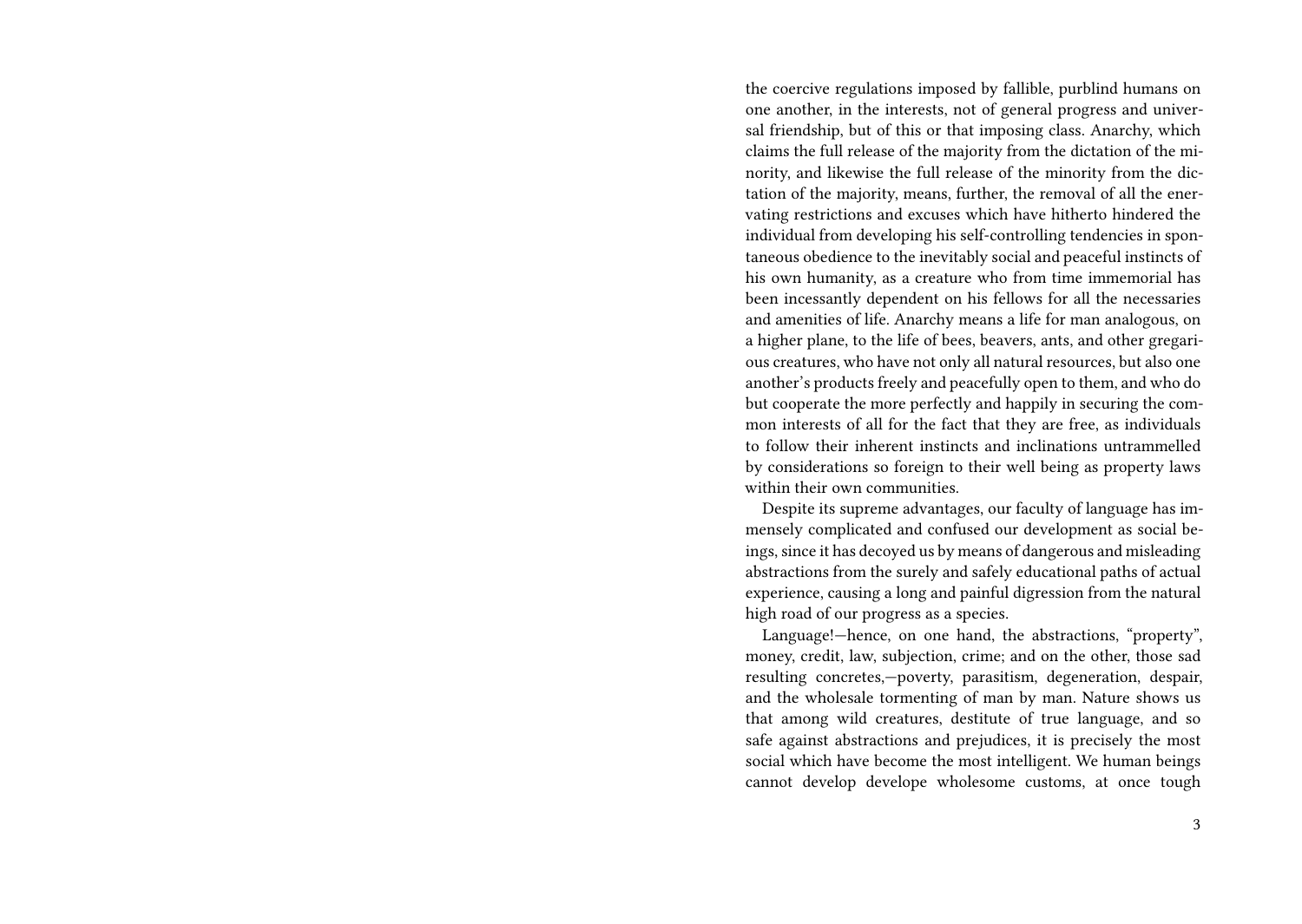and flexible,—self modifying and fitted to our individual comfort and our reciprocal protection by one another, so long as we are harassed by the crude provisions of artificially coercive law. And we are, one and all, the poorer for this.

For, surely, the world's wealth should be at least as freely accessible to every human creature as it is to every other creature. Surely the natural human being should be as free to use his whole set of faculties from the first, and so to be a joy to himself and a welcome "fellow" to his fellows, as is the mere bee or beaver. It would be possible enough if once we could explode that property superstition which involves, and ever must involve government or the coercive regulation of everybody's life and chances so as to suit those who can obtain prohibitive custody of the natural and produced capital of the race.

But now—what is there about Anarchism which should suggest, justify, or render intelligible the use of violence in any of those who profess it? Anarchy in itself bodes peace; with happy, amicable co-operation. Where Anarchy is already the rule with an intelligent species, deliberate violence, whether organised or not, can never be needed between the members of that species, but only in casual self‐defence, or in the repelling of aggression from without. (Even under Anarchy, I fear we shall sometimes have to kill rattlesnakes, tigers and noxious vermin!) Anarchy, however, means— No more dividing of a race against itself, through the contentious and antagonisms of nations and classes; no more dividing of the individual against himself, as a luckless creature who can only be his best, socially at his own risk and cost; or, egotistically, at social risk and cost.

Were the conditions in which we live our present lives a condition of freedom from all laws that fall short of, or are in conflict with the natural and salutary laws of life—then indeed would violence find no place in our conduct towards our fellow mortals.

But we live in a world where property‐getting is made virtually compulsory, under penalty of one kind or another; and to us also

man antagonisms and effectually hinder the arrival of that peace and prosperity for which the world is waiting.

Meanwhile let us leave undiscriminating killing and injuring to the Government—to its Statesmen, its Stockbrokers, its Officers, and its Law.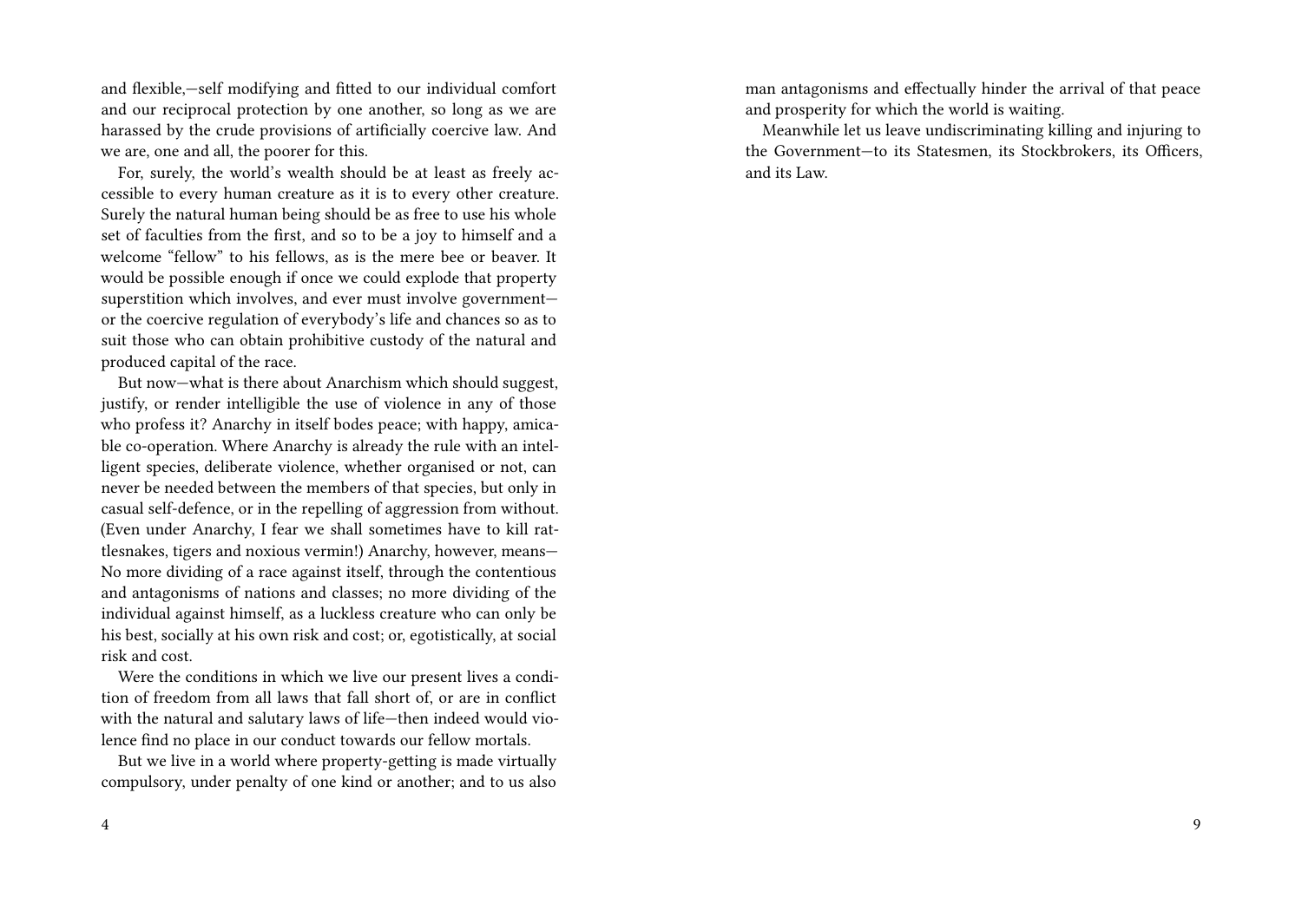The enemies of our cause are exceedingly anxious that no moral distinctions be drawn on this burning question of Anarchist violence. The big, indiscriminating, morally inert public are encouraged in their prejudices by the capitalist press, which is at once their sycophant and their deceiver. For the blind and their leaders all violence is held to be vile, except legalised and privileged violence on an enormous scale. Cordite, manufactured wholesale by poor hired hands for the express purpose of "indiscriminate massacre of the innocent" in the noble cause of markets and of territory, is regarded with stupid equanimity by the very same public who are taught by their pastors and masters to cry "Dastard!" when a private individual, at his own risk, fights a cordite‐manufacturing clique of privileged rogues with their own weapons.

Of course we know that among those who call themselves Anarchists there are a minority of unbalanced enthusiasts who look upon every illegal and sensational act of violence as a matter for hysterical jubilation. Very useful to the police and the press, unsteady in intellect and of weak moral principle, they have repeatedly show themselves accessible to venal considerations. They, and their violence, and their professed Anarchism are purchaseable, and in the last resort they are welcome and efficient partisans of the bourgeoisie in its remorseless war against the deliverers of the people.

But let us stick to our text—"Bomb‐throwing is not Anarchism"; and whenever violent action is unintelligent and merely rancorous, it is as foolish and inexpedient as it is base.

Killing and injuring are intrinsically hideous between man and man. No sophistry can make "poison" a synonym of "food", nor make "war" spell "peace". But there are cases where poison becomes medicinal, and there is such a thing as warring against the causes of war. No Anarchist incites another to violence, but many an Anarchist repudiates, as I do, the hypocritical outcry against Anarchist militancy raised by those who pass their lives in active or passive support of the infamous institutions which perpetuate hu-

8

who abominate property‐seeking and property‐wielding as the poisonous root of every misery and turpitude. We who are full of the spirit of what shall be, and who ceaselessly and hungrily press towards its realisation, cannot—dare not—be frankly and fully ourselves in our dealings with our fellows, because some of these fellows have decreed that neither industry nor good citizenship shall be the passport to food and freedom, but solely and simply—money, or its phantom "credit". But, so long as Government exists, we cannot, even as an experiment, establish Anarchy , ' we cannot live our individual lives as Anarchists,—freely, uprightly, simply, generously, bravely—in the midst of a political society where it is virtually punishable with death or misery to turn one's back on legal considerations for the sake of moral considerations. We cannot live as we wish in an artificial society presided over by an unpunishable set of punishers—any Government. Government, whatever its form, is Property's body guard and hireling, and in the nature of the case cannot admit the independent freedom of any citizen whatever without self frustration. So long as artificial Law exists, every citizen falls perforce into one of two categories, he belongs virtually either to the property seeking, law abiding class, or to the law breaking, law ignoring, "criminal" class. The law may not legally be experimented upon or even improved upon by extra‐legal methods; it will punish you if you ignore its provisions in any of your dealings on the plea of having discovered a shorter or better way to well‐being. And another desperate feature of the Anarchist case lies in the fact that Government is a permanent necessity so long as property remains a recognised and tolerated institution. So long as this purely conventional bond between any man or men, and any thing or things, has to be recognised as a preliminary to every kind of action, and is made to usurp the place of, and to crowd out natural and simple purpose on every occasion, such recognition must be maintained under penalty—by force—against those who would go their way, however harmlessly regardless of its bars and boundaries.